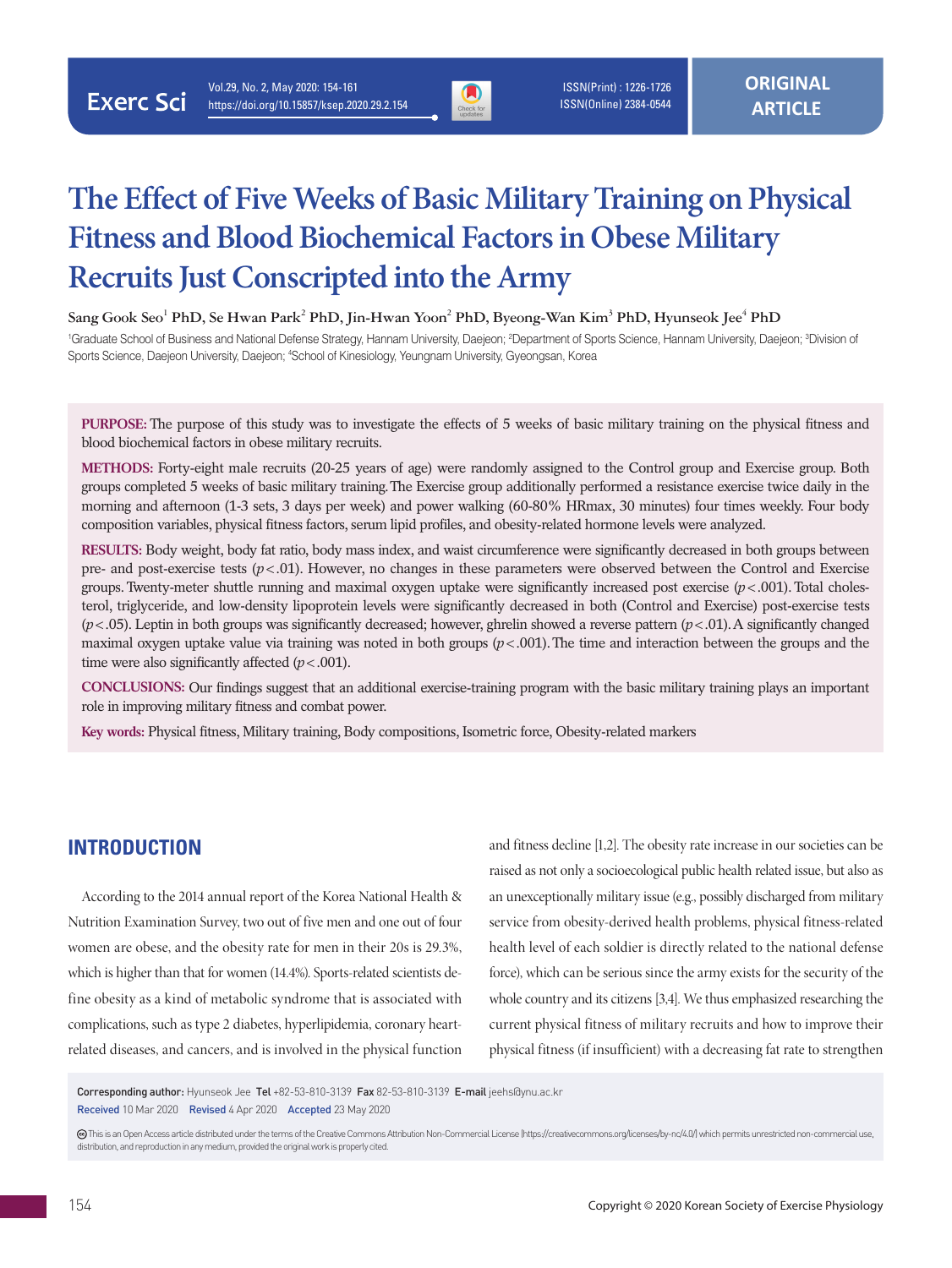our national defense force, which is initiated from each recruited military soldier (This is the rationale for selecting military recruits as the participants in this study). The personnel pool of military recruits originated from high-school graduates; their current various physical fitnessrelated index levels (body composition, muscular, and cardiovascular endurances, sprint ability, coordination, etc.) were evaluated [5]. Obesity rates have increased by 9.4 % in 2002 and by 11.2% in 2008; furthermore, the physical fitness level was lowered by 8% in the first level vs. 11% higher in the 5th level, showing an increasing rate of related pathological symptoms such as hyperlipidemia, hypertension, and diabetes in the newly recruited military population [6]. However, the physical fitness improvement programs for military recruits have not changed for several decades.

Furthermore, we faced serious difficulty finding research sources as studies regarding basic military training for recruits and promoting and maintaining their physical fitness have rarely been performed. These tasks have been treated as one of the top secrets in Korea.

In this study, we primarily aimed to first examine the effect of 5 weeks of basic military training on various parameters (i.e., body composition, health-related physical fitness, serum lipid levels, and obesity-related hormones [these variables are required for assessing the level of physical fitness because they are included in the military test program of this study and because military applicants and active soldiers must have a generally high fitness level]) in the obese recruits as it has not been tested to determine if the current training program requires an upgrade according to the increased obese rate of military recruits. If yes, we secondarily aimed to describe the difference in effects between the current basic military training and additional training (complex capacities, e.g., including aerobic ability) on the various parameters in the obese recruits [7,8]. To obtain scientific information on the effect of the current military training as well as additional military basic training on obese recruits, we hypothesized that the scientifically examined variables reflected the 5 weeks of basic military training and additional training differently. The variables are as follows: body compositions of obese military recruits, health-related physical fitness (cardiorespiratory endurance, muscle strength, muscle endurance), serum lipid levels (total cholesterol, low-density lipoprotein [LDL], high-density lipoprotein [HDL], triglyceride), and obesity-related hormones (ghrelin and leptin). This study is intended to help military-related departments develop improved basic military training.

# **METHODS**

#### 1. Subjects, basic military training, and diet regulation

All subjects were military recruits who received a detailed explanation of the study before deciding to voluntarily participate, and informed consent was obtained from the participants. The participating recruits were randomly classified according to the obesity standard [9]. The Control  $(n=22,$  Obesity group, Con) and the Exercise  $(n=26,$  Obesity with exercise, Exe) groups were recruited according to this definition (Table 1).

The entire life of the recruits participating in this study was strictly controlled during the basic military training period in terms of diet intake and activities, including smoking and drinking. During the 5-week basic military training, including morning and evening, the Con was trained with the same training program (resistance and aerobic exercise training) as the normal recruit group (Table 2). Each of the Exe group participants completed the following additional exercises for four evenings a week: 5-min of stretching and squat exercise, 30-min power walking, and gymnastics without apparatus and stretching for cooling down (Table 2).

The entire diet-related consumption is severely restricted so that further caloric consumption is completely prohibited with strict control throughout the training periods. Thus, all trainees had the same food intake.

The energy expenditure of the Exe during power-walking was calculated based on the study by Ainsworth et al. and the energy expenditure estimation would be 0.0175 kcal·kg<sup>-1</sup>min<sup>-1</sup>·MET<sup>-1</sup>×yMETs×weight (kg) [10]. At the beginning, the average energy consumption was assumed to be approximately 0.0175 kcal·kg<sup>-1</sup>min<sup>-1</sup>·MET· $\times$ 4.5 METs $\times$ 89 (kg) $\times$ 30 min =210 kcal. In the case of resistance training, we assumed the results from the Harvard Medical School, reporting that a 30-min training session burns an average of 90-133 Cal [11] and the energy consumption for additional exercise gradually increases until the end of the training period. The institutional review board (AFMC-15065-IRB-15-054) approved the study.

**Table 1.** Participant characteristics

| Groups (n) | Age (yr)        | Height (cm)       | Weight (kg)       | BMI ( $kg/m2$ )  |
|------------|-----------------|-------------------|-------------------|------------------|
| Con(22)    | $19.7 \pm 0.68$ | $177.25 \pm 5.79$ | $92.99 + 8.56$    | $29.65 \pm 1.93$ |
| Exe(26)    | $19.4 + 0.57$   | $173.95 \pm 4.93$ | $93.83 \pm 10.74$ | $30.25 \pm 2.41$ |

Values are expressed as means±standard deviation (SD).

Con, Obesity group; Exe, Obesity with exercise; BMI, body mass index; n, number.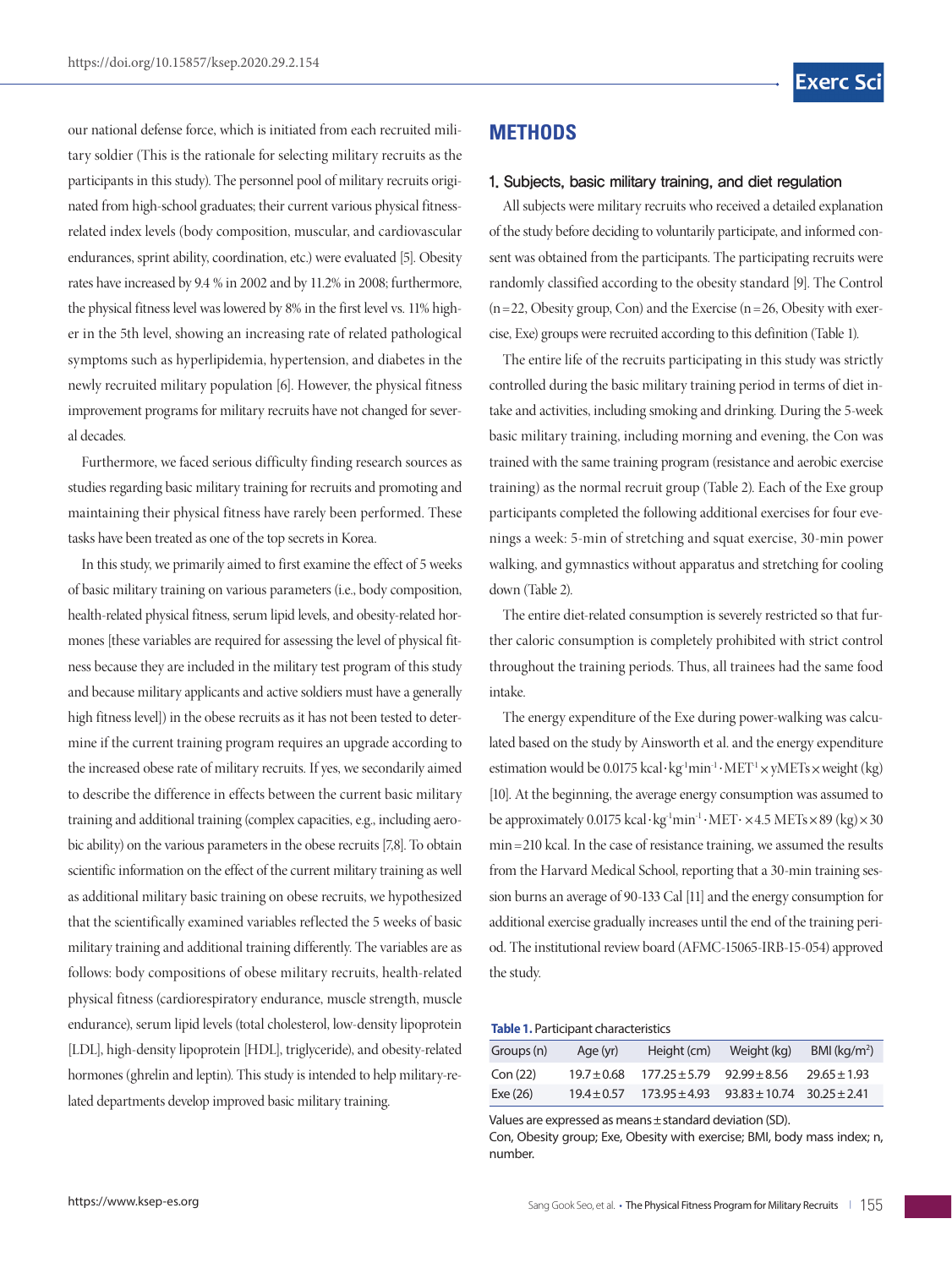| Group | Within the barracks                                                                                                                                                                        |                                                                                                                                                                     | Outside the barracks                                                                                                                                           | Additional exercise                               |                                                                                                                                 |
|-------|--------------------------------------------------------------------------------------------------------------------------------------------------------------------------------------------|---------------------------------------------------------------------------------------------------------------------------------------------------------------------|----------------------------------------------------------------------------------------------------------------------------------------------------------------|---------------------------------------------------|---------------------------------------------------------------------------------------------------------------------------------|
|       | Ante Meridiem                                                                                                                                                                              | Post Meridiem                                                                                                                                                       | Ante Meridiem                                                                                                                                                  | Post Meridiem                                     |                                                                                                                                 |
| Con   | $\cdot$ Aerobic exercise (15 min) $\cdot$ Aerobic exercise<br>$-$ > 1.5 km running                                                                                                         | $-$ > 1.5 km running,<br>jump rope (20 min)                                                                                                                         | · Aerobic exercise<br>- > not implemented                                                                                                                      | Returning to the Unit<br>with fully armed dressed |                                                                                                                                 |
|       | ·Resistant exercise<br>(using five resistant exer- seven resistant exercise<br>cise models for 15 min)<br>->Squat, Jumping<br>lunge, Standing high<br>jump, Burpee test,<br>Squatting jump | Resistant exercise (using<br>models for 20 min)<br>->Adding Spider<br>push-up & Mounting<br>climb-up to the five re-<br>sistant models used in<br>the Ante Meridiem | Resistant exercise (using<br>five resistant exercise<br>models for 15 min)<br>->Squat, Jumping<br>lunge, Standing high<br>jump, Burpee test,<br>squatting jump |                                                   | N/A                                                                                                                             |
| Exe   | Ditto                                                                                                                                                                                      | Ditto                                                                                                                                                               | Ditto                                                                                                                                                          | Ditto                                             | 10-min stretching<br>and squat exercise,<br>30-min power<br>walking, and<br>gymnastics<br>(without apparatus<br>and stretching) |

**Table 2.** Details of the exercise programs for new recruits of the Korean Army

All the resistant exercise modalities are specifically described as supplementary data. Con, Obesity group; Exe, Obesity with exercise; N/A, non-applicable.

#### 2. The pre- and post-test parameters

The test parameters were divided into four main categories: isometric muscle force, physical fitness test, serum lipid levels, and hormone levels. (DS-103M, Jenix Co., Korea) (Inbody 720, Biospace Co., Korea). First, the isometric force category was divided into four lower limb isometric forces, and two upper limb isometric forces (the average values from two cross trials). For measuring the four lower limb isometric forces, two continuous measurements of the extension and flexion for 5s after being fixed in the indicated seat position were done and the average values from the measurements were obtained (Curl 3530, Hur Co., Finland).

Second, the physical fitness test consisted of the following five healthrelated components: (1) the sit-up test consisted of the entire counts measured during 1 min, (2) the 10-meter running test was the time spent for shuttling the 10-meter distance twice, (3) the endurance level in the health-related physical fitness was measured via 20-m running without lessening the speed; participants ran 20 m before a warning signal sounded, (4) a treadmill (Medtrack ST 55, Quinton, USA) was used for the maximal oxygen uptake test, and (5) the Rating of Perceived Exertion (RPE) was recorded every 30 seconds(;) during the test until the participant stopped. The estimated  $VO<sub>2</sub>$ max method by Bruce et al. [12] was used to calculate RPE from the formula.

Third, the four serum lipid levels and two obesity-related hormones were calculated from the blood sample after 12 hours of fasting by the radioimmunoassay method (ɣ-cobra 5010, Packard, USA) (Table 3).

#### 3. Statistical analysis

All data are presented as the mean ±standard deviation (S.D.). The obtained data from this study were analyzed by the methods of dependent and independent sample t-test after two-way repeated analysis of variance (ANOVA). SPSS version 20.0 was used for all statistical analyses. A value of *p*< .05 was considered to indicate a statistically significant difference in all analyses.

### **RESULTS**

#### 1. Changes in body composition

The changes of the four body compositions after the 5-week basic military training are shown in Table 3. The estimated parameters (weight, body fat, body mass index [BMI], and waist circumference) were significantly decreased after the 5-week basic military training. The Exe and Con had significantly decreased ( $p$  < .01) rates for the weight, body fat, BMI, and waist circumference after the exercise (in the post-exercise test): 5% vs. 3.2%, 9.6% vs. 17.1%, 6% vs. 2.3%, and 0.8‰ vs. 0.8‰, respectively. Two-way repeated ANOVA showed that all, except waist circumference, were differently changed in the interaction between group and time  $(p < .001)$ . All the parameters showed no significant difference between groups.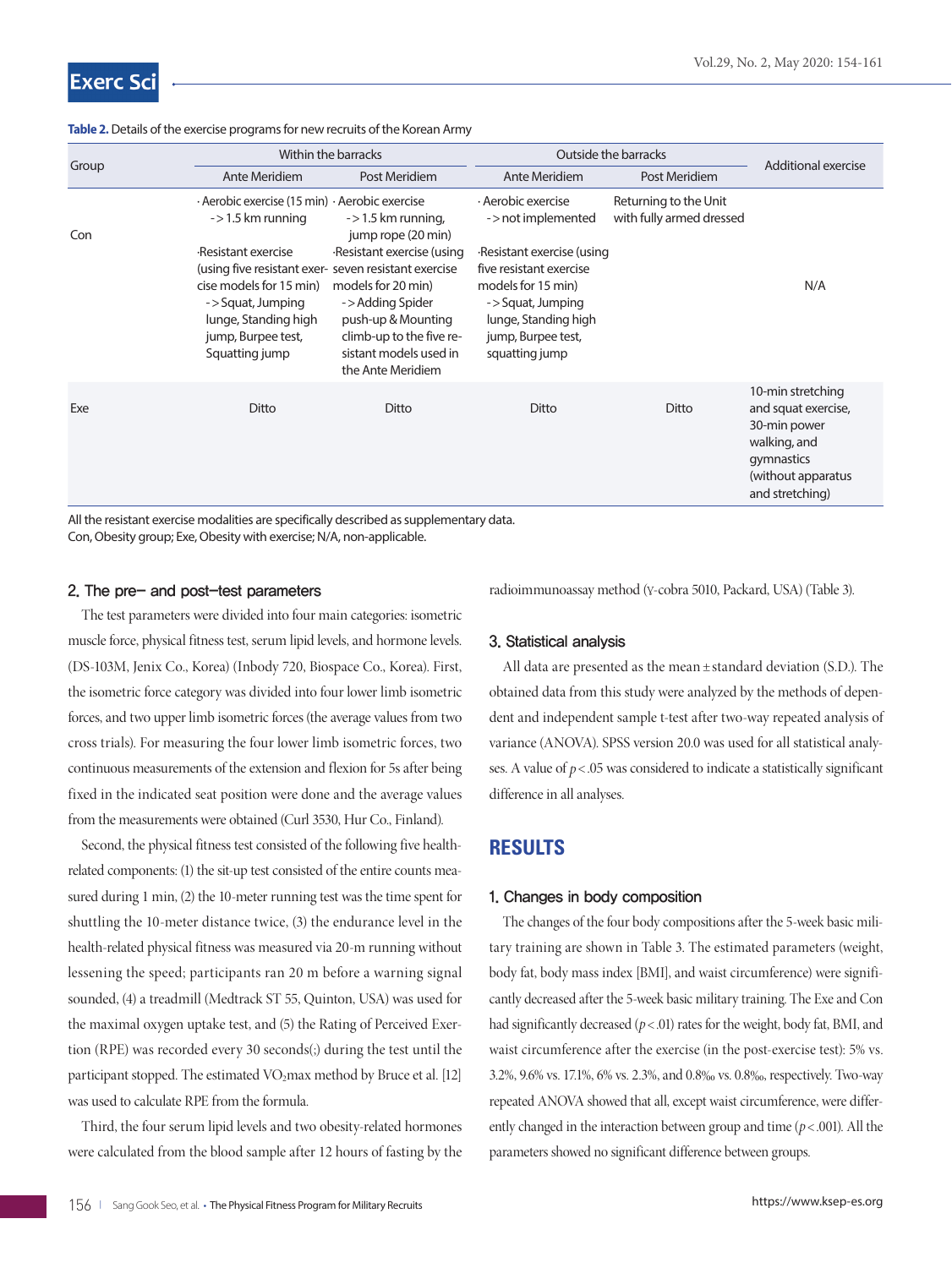#### **Table 3.** Changes in biochemical factors before and after undergoing the exercise program

| Parameters                      |                          | Group      | Pre-test                             | Post-test                                  | Source       | $\mathcal{P}$ |
|---------------------------------|--------------------------|------------|--------------------------------------|--------------------------------------------|--------------|---------------|
| <b>Body compositions</b>        | Weight (kg)              | Con        | $92.99 \pm 8.56$                     | $89.94 \pm 8.72***$                        | G            | .832          |
|                                 |                          |            |                                      |                                            | Τ            | .000          |
|                                 |                          | Exe        | $93.25 \pm 10.31$                    | $88.51 \pm 9.96***$                        | GxT          | .000          |
|                                 | Body fat (%)             | Con        | $28.27 \pm 6.20$                     | $25.55 \pm 5.84***$                        | G            | .347          |
|                                 |                          |            |                                      |                                            | Τ            | .000          |
|                                 | BMI ( $kg/m2$ )          | Exe<br>Con | $31.31 \pm 6.82$<br>$29.65 \pm 1.93$ | $25.96 \pm 6.21***$<br>$28.95 \pm 1.94***$ | GxT<br>G     | .000<br>.267  |
|                                 |                          |            |                                      |                                            | Τ            | .000          |
|                                 |                          | Exe        | $30.99 \pm 2.56$                     | $29.10 \pm 2.53***$                        | GxT          | .000          |
|                                 | <b>W.C.</b> (cm)         | Con        | $99.46 \pm 6.21$                     | $99.38 \pm 6.24**$                         | G            | .853          |
|                                 |                          |            |                                      |                                            | Τ            | .000          |
|                                 |                          | Exe        | $99.80 \pm 6.32$                     | $99.72 \pm 6.30**$                         | GxT          | .891          |
| Lower-limb isometric force      | EXT (L, kg)              | Con        | $208.68 \pm 53.38$                   | 247.19 ± 53.44***                          | G            | .629          |
|                                 |                          |            |                                      |                                            | Τ            | .000          |
|                                 |                          | Exe        | $215.21 \pm 56.40$                   | 254.37 ± 47.15***                          | GxT          | .956          |
|                                 | FLX (L, kg)              | Con        | $116.02 \pm 29.45$                   | $137.44 \pm 33.39***$                      | G            | .033          |
|                                 |                          |            |                                      |                                            | Τ            | .000          |
|                                 |                          | Exe        | $97.26 \pm 25.22$                    | $118.86 \pm 18.94***$                      | GxT          | .547          |
|                                 | EXT(R, kg)               | Con        | $211.59 \pm 55.96$                   | $261.17 \pm 66.21***$                      | G<br>$\top$  | .841<br>.000  |
|                                 |                          | Exe        | $212.25 \pm 55.57$                   | $254.35 \pm 50.79***$                      | GxT          | .349          |
|                                 | FLX (R, kg)              | Con        | $122.26 \pm 28.65$                   | 144.06 ± 33.40***                          | G            | .033          |
|                                 |                          |            |                                      |                                            | $\top$       | .000          |
|                                 |                          | Exe        | $104.34 \pm 26.13$                   | $129.91 \pm 21.48***$                      | GxT          | .547          |
| Upper-limb isometric force      | Grip (Left, kg)          | Con        | $37.32 \pm 6.45$                     | $36.57 \pm 6.69$                           | G            | .942          |
|                                 |                          |            |                                      |                                            | Τ            | .457          |
|                                 |                          | Exe        | $36.94 \pm 5.55$                     | $36.73 \pm 4.68$                           | $G \times T$ | .670          |
|                                 | Grip (Right, kg)         | Con        | $41.15 \pm 7.53$                     | $39.95 \pm 8.51$                           | G            | .895          |
|                                 |                          |            |                                      |                                            | Τ            | .304          |
|                                 |                          | Exe        | $40.34 \pm 6.83$                     | $40.24 \pm 5.63$                           | $G \times T$ | .382          |
| Health-related physical fitness | Sit up (count)           | Con        | $36.86 \pm 8.81$                     | $40.81 \pm 8.96$ **                        | G            | .744          |
|                                 |                          | Exe        | $38.03 \pm 6.66$                     | $41.03 \pm 6.94*$                          | Τ<br>GxT     | .000<br>.554  |
|                                 | 20 m shuttle running for | Con        | $32.95 \pm 7.89$                     | $52.59 \pm 10.01***$                       | G            | .547          |
|                                 | endurance test (count)#  |            |                                      |                                            | Τ            | .000          |
|                                 |                          | Exe        | $30.65 \pm 9.47$                     | $51.57 \pm 11.70***$                       | GxT          | .484          |
|                                 | 10 m running (sec)       | Con        | 10.91±.72                            | $10.54 \pm .87***$                         | G            | .831          |
|                                 |                          |            |                                      |                                            | Τ            | .000          |
|                                 |                          | Exe        | $11.03 \pm .74$                      | $10.50 \pm .71***$                         | $G \times T$ | .296          |
|                                 | $S.J.$ (cm)              | Con        | $187.22 \pm 24.01$                   | $189.00 \pm 27.20$                         | G            | .921          |
|                                 |                          |            |                                      |                                            | Τ            | .285          |
|                                 |                          | Exe        | $188.03 \pm 21.13$                   | $189.50 \pm 20.78$                         | $G \times T$ | .918          |
|                                 | Max O.U. (mL/kg/min)     | Con        | $38.47 \pm 3.18$                     | $42.04 \pm 2.60***$                        | G            | .320          |
|                                 |                          |            |                                      |                                            | $\sf T$      | .000          |
|                                 |                          | Exe        | $36.25 \pm 3.54$                     | $42.45 \pm 3.17***$                        | $G \times T$ | .000          |
| Serum lipid level               | T.C. (mg/dL)             | Con        | $153.86 \pm 27.55$                   | $140.63 \pm 21.88$ **                      | G            | .500          |
|                                 |                          |            |                                      |                                            | $\sf T$      | .000          |
|                                 |                          | Exe        | $163.08 \pm 28.94$                   | $140.76 \pm 28.71***$                      | $G \times T$ | .254          |
|                                 | T.G. (mg/dL)             | Con        | $68.57 \pm 20.78$                    | $61.57 \pm 18.68^*$                        | G            | .812          |
|                                 |                          |            |                                      |                                            | Τ            | .021          |
|                                 |                          | Exe        | $68.60 \pm 15.10$                    | $59.13 \pm 24.75*$                         | $G \times T$ | .720          |

(*Continued to the next page*)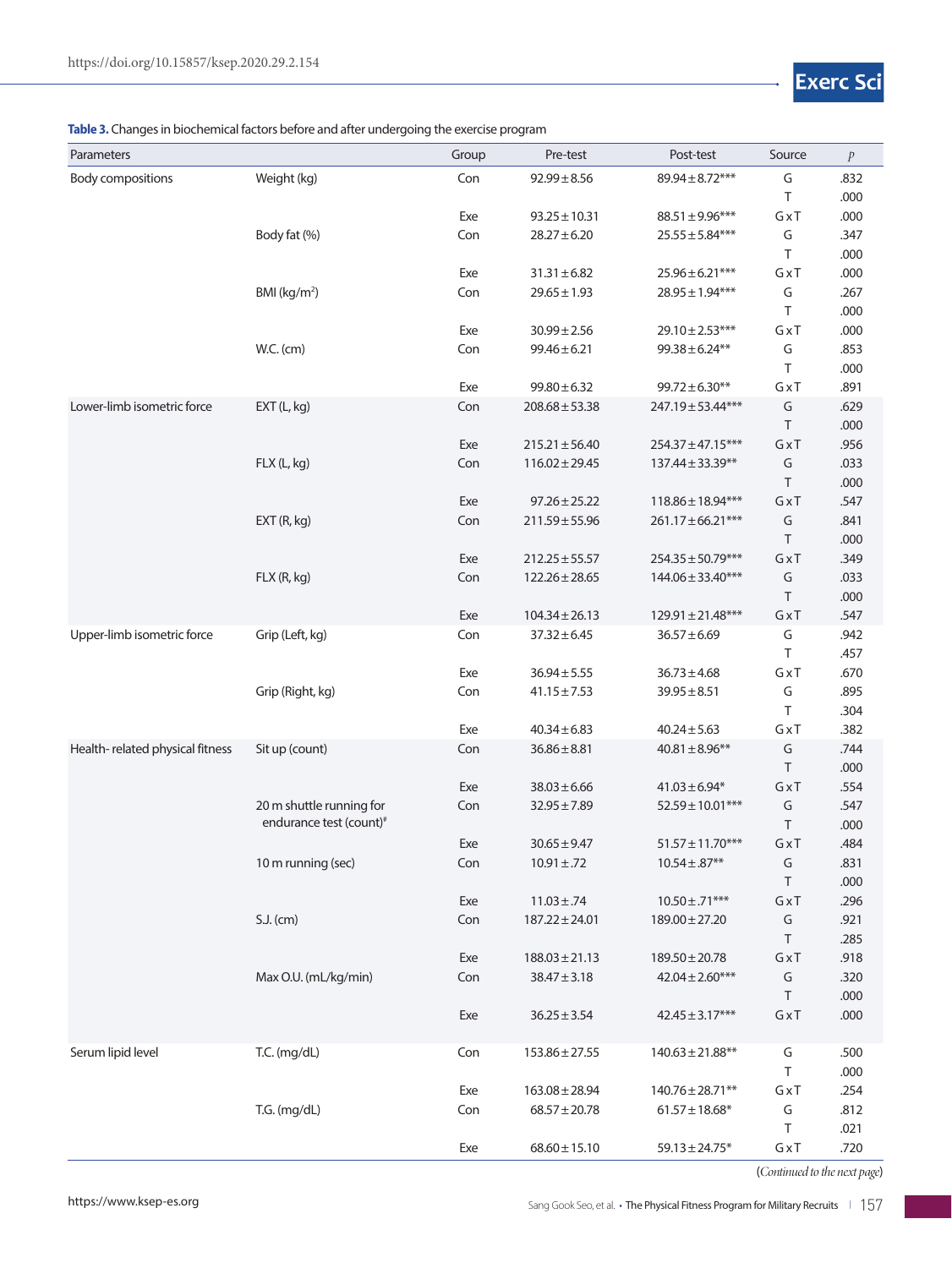# **Exerc Sc**

#### **Table 3.** Continued

| Parameters            |                  | Group | Pre-test              | Post-test                | Source         | $\mathcal{P}$ |
|-----------------------|------------------|-------|-----------------------|--------------------------|----------------|---------------|
|                       | $H.D.L.$ (mg/dL) | Con   | $46.00 \pm 7.32$      | $43.68 \pm 8.93$         | G              | .559          |
|                       |                  |       |                       |                          | т              | .064          |
|                       |                  | Exe   | $44.76 \pm 5.88$      | $42.68 \pm 8.14$         | GxT            | .918          |
|                       | $L.D.L.$ (mg/dL) | Con   | $96.81 \pm 26.13$     | $85.40 \pm 23.01$ **     | G              | .680          |
|                       |                  |       |                       |                          | $\mathbf \tau$ | .001          |
|                       |                  | Exe   | $101.47 \pm 24.46$    | $86.17 \pm 26.66$ **     | GxT            | .599          |
| Obese related hormone | Ghrelin (pg/mL)  | Con   | $989.40 \pm 271.34$   | $1,137.31 \pm 248.69***$ | G              | .163          |
|                       |                  |       |                       |                          | Τ              | .000          |
|                       |                  | Exe   | $1,091.32 \pm 252.34$ | $1.225.20 \pm 271.50**$  | GxT            | .849          |
|                       | Leptin (pg/mL)   | Con   | $8.73 \pm 4.46$       | $5.86 \pm 1.95***$       | G              | .183          |
|                       |                  |       |                       |                          | $\mathbf \tau$ | .000          |
|                       |                  | Exe   | $8.31 \pm 4.35$       | $4.08 \pm 2.02***$       | GxT            | .234          |

Values are means±standard deviation.

Con, Obesity group; Exe, Obesity with exercise; BMI, body mass index; W.C., waist circumference; EXT (L), extension light; FLX (R), flexion right; EXT (L), extension light; FLX (L), flexion light; Grip, grip strength; S.J., standing jump; Max O.U., maximal oxygen uptake; T.C., total cholesterol; T.G., Triglyceride; HDL, high density lipoprotein; LDL, low density lipoprotein; G, group; T, time; G × T, group × time.

\**p*<.05, \*\**p*<.01, and \*\*\**p*<.001 indicating statistical significances between the group pre- and post-, # 20 m shuttle running for endurance test, increasing the number of times for the pointed 20 m.

# 2. Upper and lower limb isometric force and healthrelated physical fitness

There was no significant difference in grip strength between the Con and Exe (Table 3), and no significant difference was shown in the actual power promotion of the ambi-grip strength by the effect of the military exercise program. Group difference between the left and right grip strength was not statistically significant. Similarly, time difference and interaction between group and time were not significant.

Entire lower limb isometric force-related parameters significantly were improved by the training program  $(p < .01)$ . Time also affected the lower limb power improvement (*p*< .001). Left and right flexion force showed significant differences between the Con and Exe ( $p$  < .05, Group difference). Interaction between time and group change showed no significant difference in the isometric force-related parameters.

Out of the five health-related physical fitness components, the standing jump showed no significant difference for either group, even though all parameters were significantly different  $(p < .05)$ , especially the aerobic capacity-related parameters, such as the 20-m shuttle running for the endurance test and the maximal oxygen uptake test, which were remarkably promoted by the training program  $(p < .01)$ . Except the standing jump, all the health-related physical fitness components showed significant difference between pre- and post-test values ( $p < .001$ ). The significant difference of the interaction between time and group was shown only in the maximal oxygen uptake  $(p < .001)$ .

#### 3. Laboratory test results

Four serum lipid-related parameters (total cholesterol, triglyceride, HDL, and LDL) and obesity-related hormones (ghrelin and leptin) were examined (Table 3). For the serum lipid levels, all parameters, except HDL, were significantly improved (8.5-20%) by the 5-week training  $(p<.05)$ . There was no statistical difference between the Con and Exe as well as in the interaction between group and time.

For obesity-related hormones between the pre- and post-5-week basic military exercise training, only ghrelin was not significantly different between the pre- and post-training ( $p < .01$ ). The interaction between the group and time also showed no significant difference.

## **DISCUSSION**

We found that the 5-week military training for new 48 military recruits (22 Con vs. 26 Exe) affects the maintenance and improvement in body compositions, lower limb isometric force, health-related physical fitness, serum lipid levels, and obesity-related hormones (especially for the Exe). There were significant differences in four body compositions (weight, body fat, BMI, and waist circumference) shown between the pre- and post-tests for both the Con and Exe ( $p$  < .01). Muscle endurance, cardiovascular capacity, and lower limb isometric force as the health-related physical fitness parameters showed significant differences between the pre- and post-tests in both the Con and Exe  $(p < .05)$ . Only the total cholesterol, triglyceride, and LDL levels were decreased (*p*< .05) between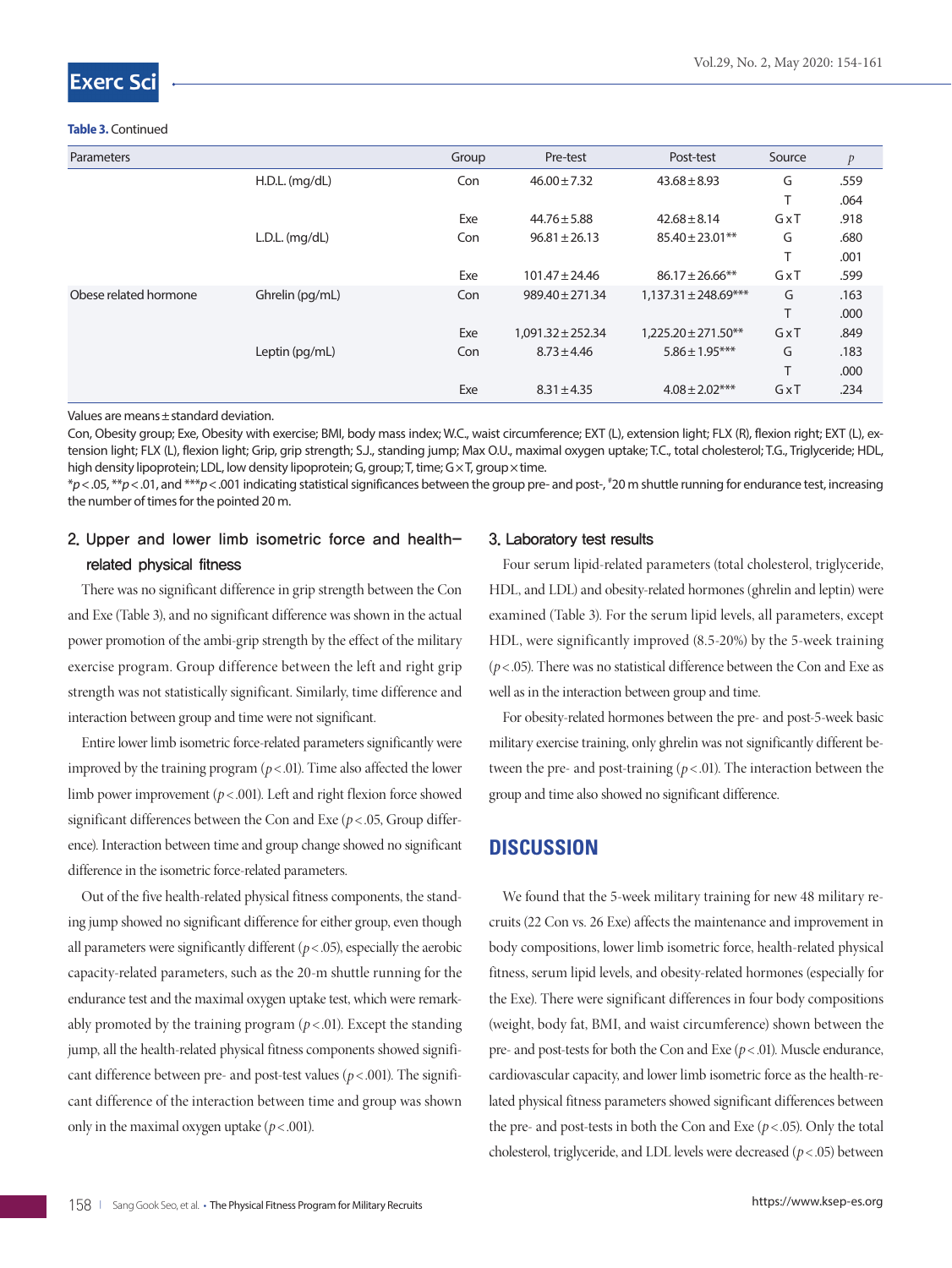the pre- and post-tests for both groups. Significant increases in ghrelin were observed between the pre- and post-tests for the Con and Exe  $(p<.01)$ . Conversely, significant decreases were found in the leptin levels for the same condition ( $p$ <.001). Significant changes were only noted in lower ambi-limb isometric force flexion values from training between the Con and Exe  $(p < .05)$ .

### 1. Body compositional changes and the importance of these results

Many studies reported that a 5-10% decrease in body weight induces significant improvement in heart disease-related risks caused by factors such as decreased blood pressure, total cholesterol, triglyceride, and fasting glucose levels [13,14]. Exercise intervention is an indispensable way for optimizing cardiovascular system-related metabolism and preventing chronic disease-causing risk factors [15].

Considering the purpose of the exercise, the target-adjusted exercise program development is indispensable, and those data are usually collected or planned based on the previous studies. This study on the effects of basic training of military recruits is the first of its kind. In Korea, case studies regarding the data sourced from the military force are rare because of the extremely tense situation of the Korean peninsula (almost 70 years of ceasefire have passed, but a full-fledged war can occur any time). As a result, many studies have been confidential, and military recruit-related data have usually been excluded. This is, therefore, the first report disclosing the contents of the basic military training for militaryconscripted applicants. The physical fitness training program used in this study has been also inter-effected with few other military programs performed in Korea for improving the contents of programs [16]. The subjects (obese military recruits) of this study were trained under highly intensive conditions (which involved controlled diet pattern, exercise, and regular lifestyle during the training period), which had positive effects in the Con and Exe.

To construct a more powerful military force, the ministry of National Defense tries to reform with resolute will and this is a basic step. Because of the affluent social situation, recruits that are more obese began entering military bases, which seriously contributed to the decrease in the quality of the military force. As the military candidates who are recruited in recent years also have a lower physical fitness level than previous candidates, the existing exercise training does not involve an adequate training program to make up for the insufficient physical fitness for the current candidates even though the current standard 5-week basic military training is an already intensive physical training program. The effectively higher parameter levels in the Exe than in the Con in this study evidently demonstrate the necessity of an improved training program.

In our results regarding body composition, all the parameter results in the Con and Exe are consistent with the previous studies, and the additional exercise program applied to the Exe had significantly better results, which should be seriously considered to include the novel basic military exercise program for the next generation of recruits.

#### 2. Physical fitness**-**related results from this study

The present results show that the aerobic capacity-related parameters (e.g., the 20-m shuttle running endurance test and maximal oxygen uptake) were affected by the 5-week basic military exercise program for recruits, rather than resistant force-related parameters, such as the grip isometric force test (Table 3). We suggest emphasizing the important results of this study to develop a program that includes the pull-up for improving grip strength (since there were no significant differences shown between the Con vs. Exe). A full-scale war may possibly occur if the second Korean War occurs, which will surely involve hand-to-hand fight combat. We suggest improving the overall parameters of the basic military program for recruits before a war occurs.

In the normal Con recruits or even Exe groups, there was no significant change shown in the standing jump that indicates physical agility capacity, which is possibly dominated by a neuromuscular-related viviparous capacity. We suggest that the innate capacity for agility should be considered for candidates, especially when recruiting for the specified task force team within the military force or agility-demanding fields of the military force.

# 3. Changes in serum lipid and obesity**-**related hormone levels

In our data, three serum lipid levels (total cholesterol, triglyceride, and LDL levels) were significantly decreased, except for HDL ( $p < .05$ ), which is consistent with a previous report [14], even though the exercise intervention effects seem to be dependent on the different modalities, intensities, and frequencies of the exercise programs.

With regard to obesity-related hormones, the Con and Exe showed significantly increased ghrelin levels, and the leptin levels were inversely and proportionally decreased within both groups  $(p < .01)$ . This is in line with the general notion about the opposite role of these hormones (i.e., ghrelin stimulates appetite and leptin decreases during exercise; however,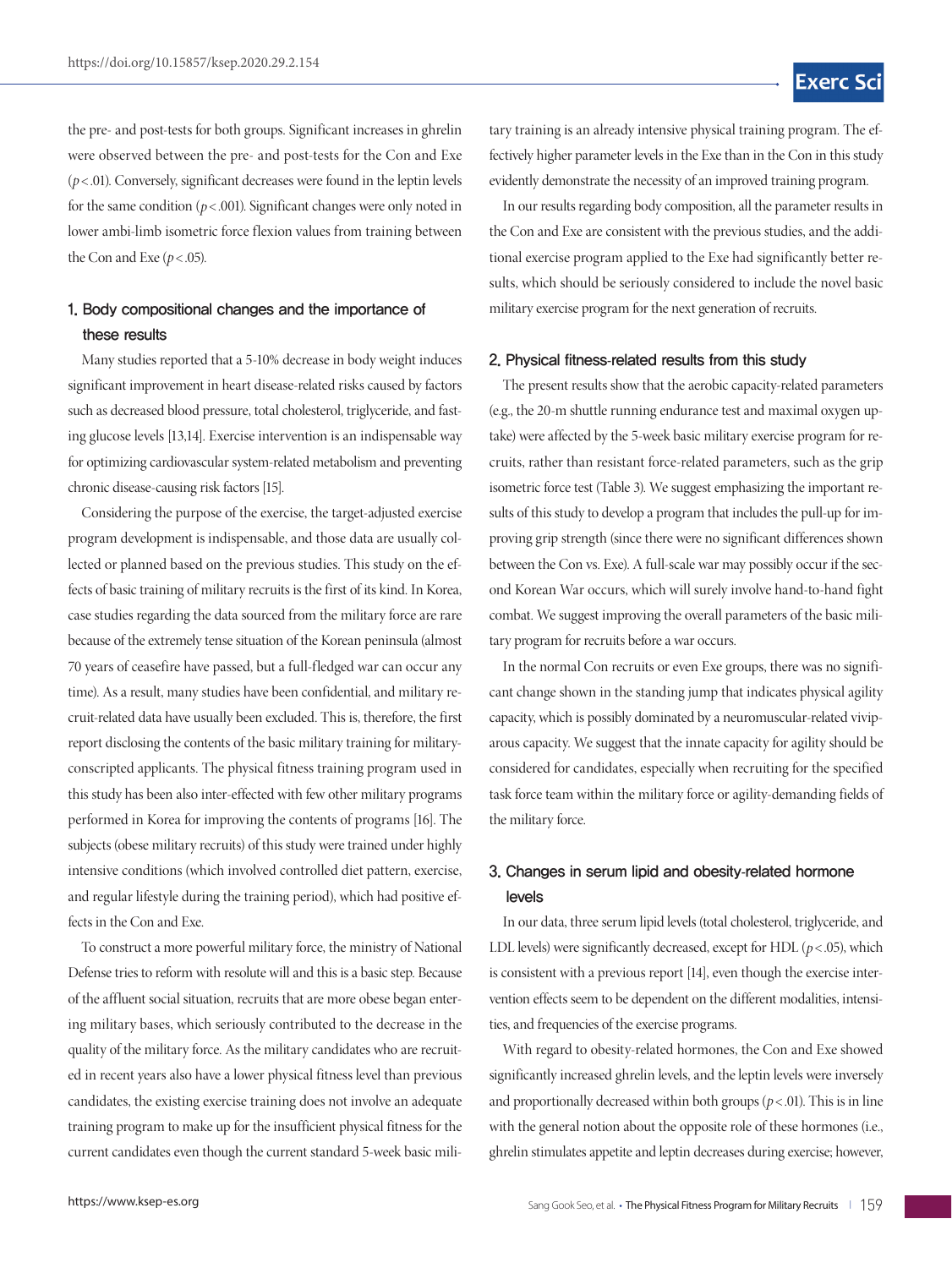# **Exerc Sci**

excessive exercise reversely affects appetite). Conversely, these hormone levels also have been inconsistent in previous results that were dependent on different exercise types, intensities, durations, frequencies, and participant types. Regarding the lack of significant differences between the pre- and post-exercise results of these two hormones, we suggest that this is caused by a big difference in the study participants.

We, thus, suggest that a target-adjusted exercise intervention should be used according to optimal frequencies, modalities, and intensities. If more large-scale populations are available, the non-significant difference shown in the results (possibly caused from the large test result differences between individuals) for the values differing between pre- and postexercise intervention will possibly produce results different from the current ones.

# **CONCLUSIONS**

Current programs for improving the military recruits' health have not shown practical effects on promoting health and physical fitness that could contribute to combat power. To terminate the war once it occurs, large-scale armed conflict by combat military force is inevitable, even though both sides are fully armed with the avant-garde weapons of the modern war. Physically competitive soldiers should, thus, be indispensably trained and/or maintained. It is essential to develop policies to support systematic science-based studies using beneficial information since they will possibly contribute to raising the competitive physical fitness of each soldier, which will significantly assist national security.

# **CONFLICT OF INTEREST**

No potential conflict of interest relevant to this article was reported.

# **AUTHOR CONTRIBUTION**

Conceptualization: JH Yoon; Data curation: SH Park; Methodology: JH Yoon, BW Kim; Project administration: BW Kim; Writing- original draft: SG Seo; Writing review and editing: H Jee.

# **ORCID**

Hyunseok Jee https://orcid.org/0000-0003-4702-0570

### **REFERENCES**

- 1. Alegria Ezquerra E, Castellano Vazquez JM, Alegria Barrero A. Obesity, metabolic syndrome and diabetes: cardiovascular implications and therapy. Rev Esp Cardiol. 2008;61(7):752-64.
- 2. Akil L, Ahmad HA. Relationships between obesity and cardiovascular diseases in four southern states and Colorado. J Health Care Poor Underserved. 2011;22(4):61-72.
- 3. Pihlainen K, Vaara J, Ojanen T, Santtila M, Vasankari T, et al. Effects of baseline fitness and BMI levels on changes in physical fitness during military service. J Sci Med Sport. 2020;S1440-2440(19)31497-5.
- 4. Sanderson PW, Clemes SA, Biddle SJ. The correlates and treatment of obesity in military populations: a systematic review. Obes Facts. 2011; 4(3):229-37.
- 5. Seo SG, Ji YS, Woo DY, Yoon JH. Effects of 6 weeks plyometric training on isokinetic leg strength, agility, and vertical jump and in Korea ROTC cadets. J Korean Soc Living Environ Sys. 2016;23(4):519-26.
- 6. Kim K, Kim J, Ko J. The analysis of energy consumption from physical activity on weekly basic military training for KAFA cadet candidates. KJMAS. 2014;70(3):165-80.
- 7. Knapik JJ, Reynolds KL, Harman E. Soldier load carriage: historical, physiological, biomechanical, and medical aspects. Mil Med 2004; 169(1):45-56.
- 8. Knapik JJ, Rieger W, Palkoska F, Camp SV, Darakjy S. United states army physical readiness training: rationale and evaluation of the physical training doctrine. J Strength Cond Res. 2009;23(4):1353-62.
- 9. WHO/IASO/IOTF. The Asia-Pacific perspective: redefining obesity and its treatment. Health Communications, Australia: Melbourne. 2000.
- 10. Ainsworth B, Haskell W, Leon A, Jacobs D, Montoye H, et al. Compendium of physical activities: classification of energy costs of human physical activities. Med Sci Sports Exerc. 1993;25(1):71-80.
- 11. https://www.health.harvard.edu/newsweek/Calories-burned-in-30-minutes-of-leisure-and-routine-activities.htm
- 12. Bruce RA, Kusimi F, Hosmer D. Maximal oxygen intake and nomographic assessment of functional aerobic impairment in cardiovascular disease. Am Heart J. 1973;85(5):546-62.
- 13. Lau DC, Douketis JD, Morrison KM, Hramiak IM, Sharma AM. 2006 Canadian clinical practice guidelines on the management and prevention of obesity in adults and children [summary]. CMAJ. 2007; 176(8):S1-S13.